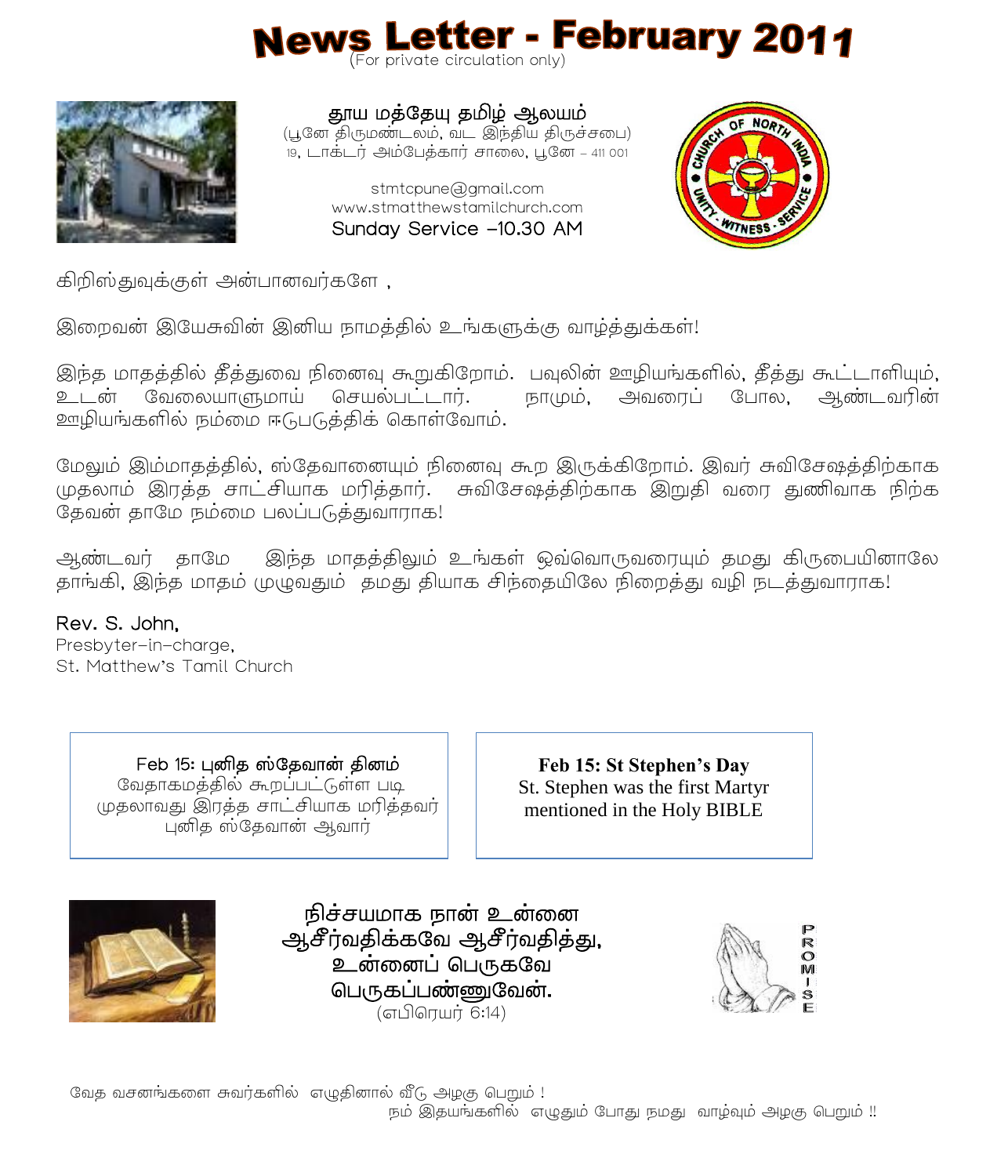#### பிரசங்க செய்திகள் – Sermon Topics

**6 th February** 7<sup>th</sup> Sunday after Christmas **13th February** 8<sup>th</sup> Sunday after Christmas **20th February** 9<sup>th</sup> Sunday before Easter **27th February** 8<sup>th</sup> Sunday before Easter

#### பிப்ரவரி மாதத்தின் முக்கிய நாட்கள் – Important Days in February

**Healing Ministry**

06<sup>th</sup> Day of Titus 10<sup>th</sup> Day of Narayan Vaman Tilak 12<sup>th</sup> Day of Alexander Duff 13<sup>th</sup> Day of Christian Frederick Schwartz 14<sup>th</sup> Valentine's Day

15<sup>th</sup> Day of Stephen the 1<sup>st</sup> Martyr 18<sup>th</sup> Day of Martin Luthur 24<sup>th</sup> Central Excise Day 28<sup>th</sup> National Science Day 28<sup>th</sup> Day of Brother Lawrence

**God creates and redeems all things through Christ** Psalm 104:1-30; Gen 1:1-5, 26-32; Colossians 1:15-20

**Christ is the bridegroom of the church** Psalm 45; Hosea 2:16-20; Ephesians 5:21-32

Psalm 87; Ruth 1:6-22; Romans 9:30-10:4

**Our Sins begin with refusing to hear God** Psalm 51:1-17; Isaiah 1:1-9; Romans 1:18-25

#### பிறந்த நாள் வாழ்த்துக்கள் – Birthday Wishes !

2<sup>nd</sup> Mrs. Thara Peter 3<sup>rd</sup> Mrs. Rosy Tennety 5<sup>th</sup> Mrs. Sheeba Benielraj 5<sup>th</sup> Mr. E.B. Solomonraj 8<sup>th</sup> Mr. Stephen Swami Pillai 10<sup>th</sup> Mr. Naresh Mudliar 11<sup>th</sup> Mr. Andrews 14<sup>th</sup> Mrs. Arpita

15<sup>th</sup> Miss Praisy Bestus 15<sup>th</sup> Mrs. Beena Sathya 15<sup>th</sup> Mrs. Richa Thompson 17<sup>th</sup> Mrs. Pamala Samuel 17<sup>th</sup> Mr. Martin R. Rao 17<sup>th</sup> Miss. Jemy John 17<sup>th</sup> Mr. Suresh Sam Azariah 18<sup>th</sup> Mr. Bestus Navamani

25<sup>th</sup> Mr. Jameidas George

26th Mr. Bino Joseph

28<sup>th</sup> Miss. Stefi Shelton



#### **–** Wedding Anniversary Wishes !

4 th Mrs & Mr. Matthew Manoharan 6 th Mrs & Mr. Wilson Daniel 7<sup>th</sup> Mrs & Rev. Kenseelan Azariah 7<sup>th</sup> Mrs & Mr. David Aruldas 7 th Mrs & Mr. Robert Aruldas

09<sup>th</sup> Mrs & Mr. Jeyaprakash Jebap[an](http://images.google.co.in/imgres?imgurl=http://www.theflowerexpert.com/media/images/giftflowers/flowersandoccassions/anniversaryflowergift/pink-roses.jpg&imgrefurl=http://www.theflowerexpert.com/content/giftflowers/flowersandoccassions/anniversary-flower-gift&usg=__pSLFa_UuFQgDniZgksXMWvQE2cY=&h=345&w=322&sz=16&hl=en&start=55&um=1&tbnid=ri6JylbUNuNG0M:&tbnh=120&tbnw=112&prev=/images%3Fq%3Dwedding%2Banniversary%26start%3D40%26ndsp%3D20%26um%3D1%26hl%3Den%26sa%3DN)dian 12th Mrs & Mr. Joshua N. Daniel  $14^{th}$  Mrs & Mr. Stephen V. 21<sup>st</sup> Mrs & Mr. Naresh Mudliar  $24<sup>th</sup>$  Mrs & Mr. Andrews



#### உங்களின் கவனத்திற்கு – For your Information

National Science Day is celebrated in [India](http://en.wikipedia.org/wiki/India) on February 28 every year to mark the discovery of [Raman effect](http://en.wikipedia.org/wiki/Raman_effect) by [C.V. Raman.](http://en.wikipedia.org/wiki/C.V._Raman) The event is commemorated in honour of Sir [C.V. Raman](http://en.wikipedia.org/wiki/C.V._Raman) for his legacy and discovery of the Raman effect on February 28, 1928, for which he was awarded the [Nobel Prize](http://en.wikipedia.org/wiki/Nobel_Prize) in 1930.

**தேசிய அறிவியல் தினம் –** நோபல் பரிசு பெற்ற அறிவியல் அறிஞ்ர் சர். சி. வி. இராமன் .<br>(சந்திரசேகர வெங்கடராமன்) அவர்களின் கண்டுபிடிப்பான இராமன் விளைவினை (Raman) .<br>Effect) கவுரவிப்பதற்காக, பிப்ரவரி மாதம் 28 ஆம் நாள் இந்தியாவில் கேசிய அறிவியல் தினமாக அனுசரிக்கப்படுகிறது.

**Saint Valentine's Day**, commonly shortened to **Valentine's Day**, is an annual commemoration held on February 14 celebrating [love](http://en.wikipedia.org/wiki/Love) and [affection](http://en.wikipedia.org/wiki/Affection) between [intimate companions.](http://en.wikipedia.org/wiki/Intimate_relationship) The day is named after one or more early Christian [martyrs](http://en.wikipedia.org/wiki/Martyr) named [Valentine](http://en.wikipedia.org/wiki/Saint_Valentine) and was established by [Pope Gelasius I](http://en.wikipedia.org/wiki/Pope_Gelasius_I) in 500 AD. It was [deleted](http://en.wikipedia.org/wiki/Mysterii_Paschalis) from the [Roman calendar of saints](http://en.wikipedia.org/wiki/Roman_calendar_of_saints) in 1969 by [Pope Paul VI,](http://en.wikipedia.org/wiki/Pope_Paul_VI) but its religious observance is still permitted.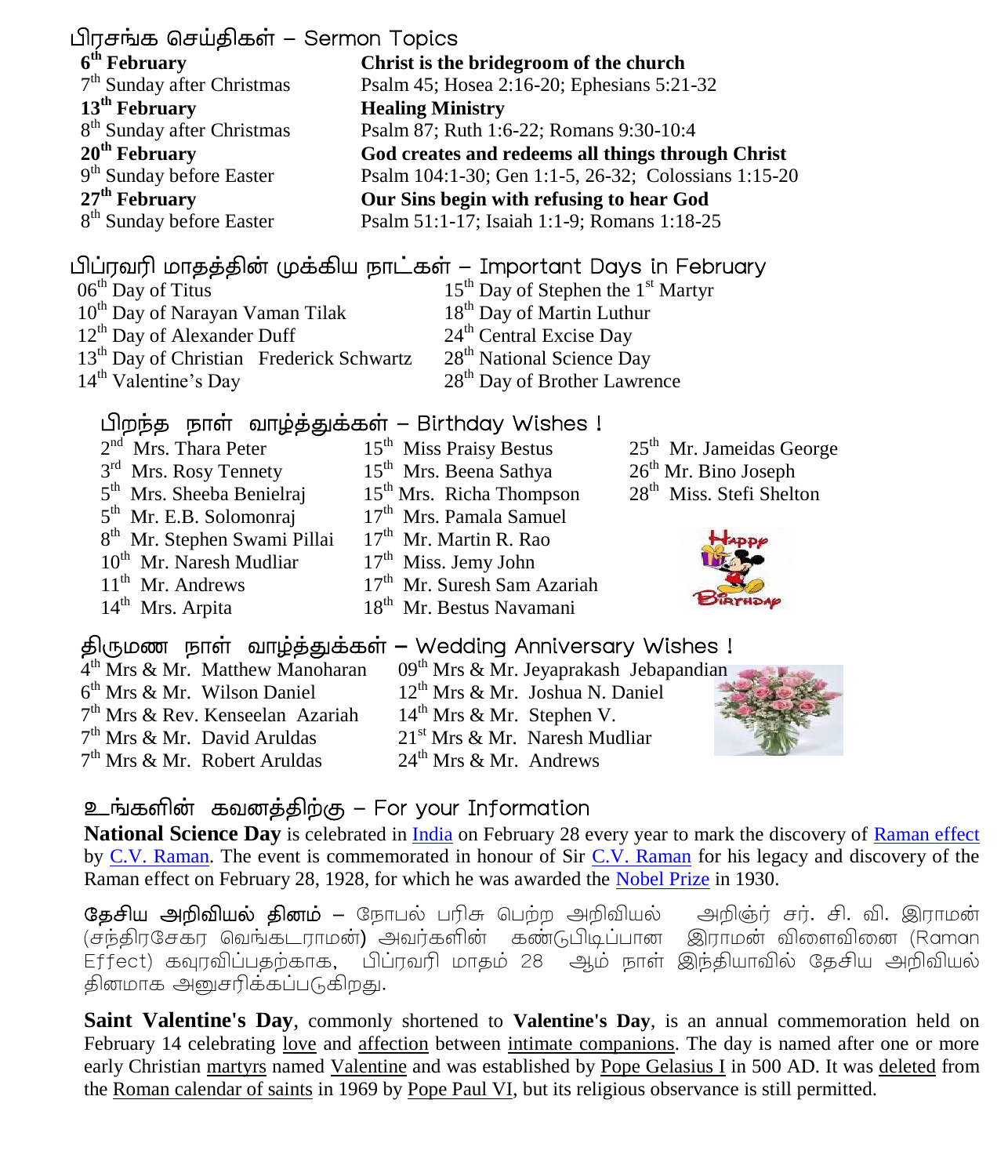#### பணித்தள அறிக்கைகள் – Mission Field Reports

**FMPB**: Praising Points: Completion of Kanu Bhai's house construction, Saving Sheela twice from snake-bite, relief from stomach pain for Nima Ben & relief from eye pain for Karina Ben. Prayer Points: Restart of Sunday service at Karti vasti, Construction work in Burwad, Tukwada & Loharmal Church, People who oppose mission work & Arelkati's congregation to be united.

**VISHWAVANI** : Praising PointsNagnath Gore blessed with a female child; Navnath Kendke coming to prayer meeting; Appa Kakade reads New Testament; Sanju Belekar heard the gospel and gave good response. Prayer Points: Swapnil rupekar , Swati Adhav and Machu Salve all to get saved; Dilip satva should come to prayer meet and grow in word of god;

**GEMS:** Praising Points: Leadership meeting; Tamil Nadu team's inspiration and motivation; Fasting prayer. Prayer Points: Ankush Gholap suffering from TB&Cancer; Bhilwadi church dedication program; Land for Sarud church; children ministry; Sangrul church construction work

**MVM:** Praise Points: Laxman Wagmare relieved from alcoholic habits; All night prayer and Bhajan; Tautwadi believers are growing in the faith; Ministry started in Warsoli village. Prayer Points: Chiwala Bible study; Balu and Ramesh Waghmare to be relieved from alcohol addiction; Response to gospel in Warugaon village.

#### வேதாகம் கவிஸ் போட்டி – Bible Quiz

விடைகள் போதகரிடம் /e-mailலில் வந்து சேர வேண்டிய கடைசி நாள் 13<sup>th</sup> Feb 2011. விடைகள் வசன ஆதாரத்துடன் இருக்கவேண்டும். முழு வசனத்தையும் எழுதாமல் பதிலை மட்டும் .<br>எழுதவும். ஒரு கேள்விக்கு ஒரு பதில் மட்டும் எழுத வேண்டும்.

To answer in English – Please refer New International Version Bible.

- 1. மோசேயின் மனைவின் பெயர் என்ன?
- 2. மோசேயை எகிப்திலிருந்து இஸ்ரவேல் ஜனத்தை மீட்க அனுப்பிய போது தேவனின் பெயர் எவ்வாறு சொல்லப்பட்டுள்ளது?
- 3. கேவன் மோசேயிடம் 2ம் முறை வெளிப்படுக்கிய போகு கன் பெயரை எவ்வாறு வெளிப்படுத்தினார்?
- 4. ? ?
- 5. 12 நீரூற்றுகளும் 70 பேரீச்சை மரங்களும் இருந்த இடம் எது?
- $6.$  மன்னா எந்த அளவால் அளக்க பட்டது?
- $7.$   $\mu$ п $\sigma$ п  $\alpha$ ю п $\mu$ п $\alpha$ а об это это општ $\mu$  п $\mu$
- 8. பிரமாணங்களின் படி கன் காயையும் ககப்பனையும் சபிப்பவனுக்கான கண்டனை என்ன?
- 9. விநோதமான வேலைகளை யோசித்து செய்ய தேவ ஆவியால நிரப்பபட்டவன் யார்?
- 10. கர்த்தருடைய நாமம் "எரிச்சவுள்ள தேவன்" என்று வேதாகமத்தில் எங்கு சொல்லப்பட்டுள்ளது?

#### / Bible Riddles

- 1. எகிப்தியன் ஒருவன் எங்களுக்கு துணை நின்று எங்கள் ஆடுகளுக்கு தண்ணீர் காட்டினான். என் தப்பனார் அவனை அழைத்து அவனுக்கு போஜனம் கொடுத்து அவனையே எனக்கு திருமணம் .<br>பண்ணி கொடுத்தார். நான் கெர்சோம் என்ற குமாரனையும் பெற்றேன் – நான் யார்?<br> நான் ஒரு தீர்க்கதரிசி. சிவந்த சமுத்திரத்தை கடந்த பின்பு, சகல ஸ்திரிகளுடன் தம்புருகளோடும்
- 2. நடனமாடினேன். நான் யார்?

விடுகதையின் விடைகள் அடுத்த பக்கம் ……